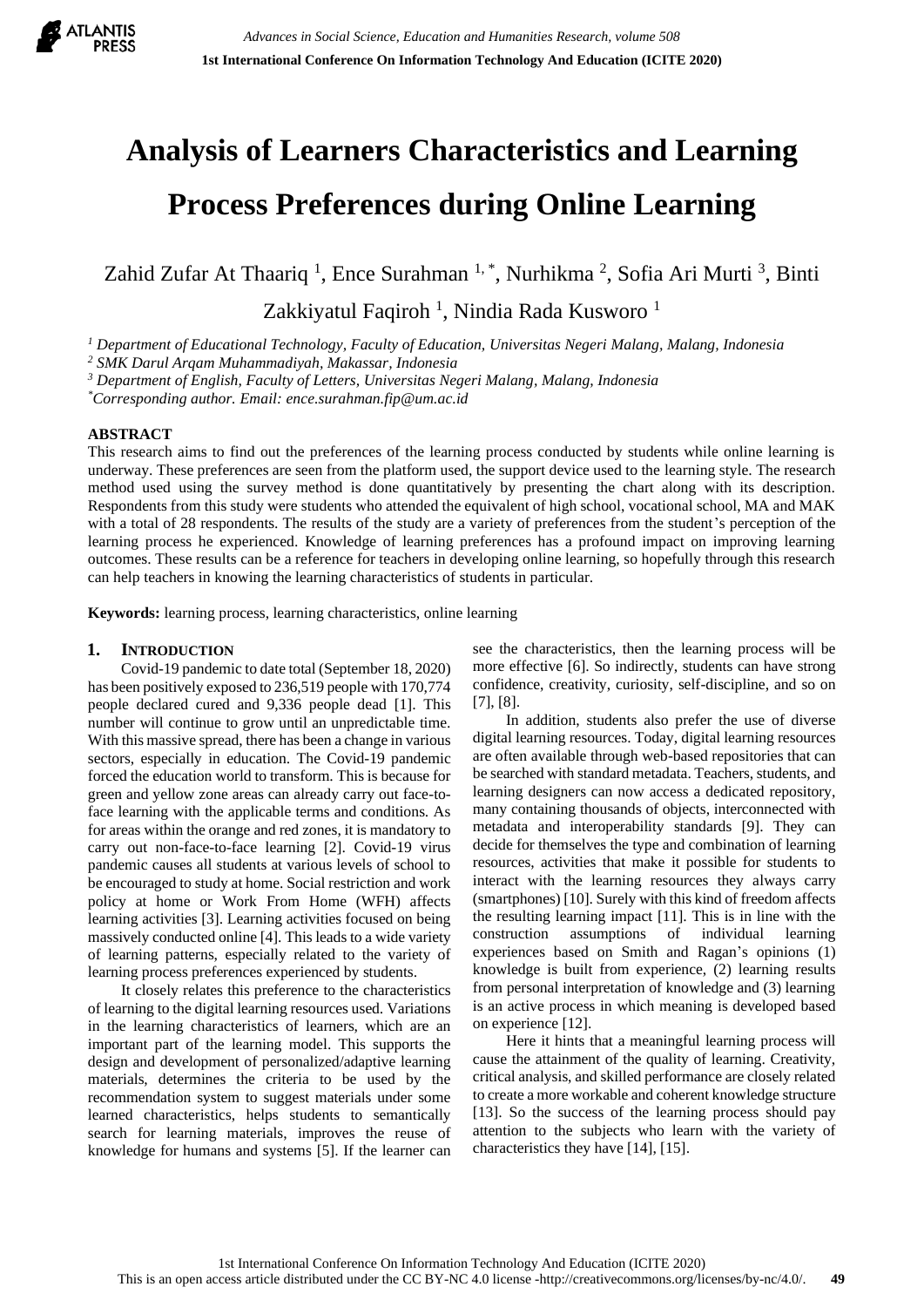Many studies related to learning characteristics have been done before, especially before the COVID-19 pandemic. In this article will only reveal some related research. Based on research from Sari [16] showed a difference in learning style characteristics of each A-grade student with visual tendencies of 53 percent, class B with auditoria tendencies of 35 percent, C grade with visual tendencies of 29 percent and overall students dominated by visual learning style tendencies 33 percent.

Other studies using the k-means method also revealed that students have preference relationships, such as having study attributes, knowledge levels, gender, interest interests and preferences. So there are differences in the characteristic models of students in learning [17]. Previously disclosed research was conducted before the corona virus struck the country. After the pandemic, the world including Indonesia changed, especially in terms of education and learning. Therefore, there is a peculiarity of students in implementing online learning.

Therefore, the author is interested in researching the preference of the learning process experienced by students. This is because during online learning, students use a laptop or smartphone as their learning source. From the platform used to the learning style have unique characteristics of each individual. This is important so that teachers can know the various characteristics of learning during the online learning process, basically. In addition, implementing online learning during pandemics is also more flexible than ever and prioritizes student centered learning in its management.

## **2. METHODS**

This research uses a quantitative approach by applying the survey method depicted through the graph, and then each chart is described. This method is used to get data that occurs in the past or present about beliefs, opinions, characteristics, and so on and is generalized [18]. The measurement scale used in this study is a nominal scale. Data collection techniques through the spread of questionnaires via google form. We have tested each question with internal validity, which means using the relevance of the theory that has been adapted to everyday phenomena that have occurred. Thus producing several indicators or aspects that will be the focus of data, namely preferences, processes and styles of online learning.

This research involved students at the high school level and just 28 respondents spread across several regions inside and outside Java. The steps in conducting the research are: (1) looking for data and facts of online learning phenomena, (2) collecting such data and facts, (3) drawing conclusions of the phenomenon that occur, (4) making questionnaires, (5) disseminating questionnaires to students, (6) conducting data processing and (7) drawing conclusions. The results of the study are various variants of the learning process experienced by students unique and illustrated in the form of charts accompanied by descriptions. From research can be a reference material for teachers in designing online learning patterns during the COVID-19 pandemic, so that the achievability of learning goals becomes more maximal.

#### **3. RESULT**

In implementing characteristic analysis survey using a variety of questions that are easy-to-understand respondents and adapted to the situation of conditions that are carrying out online learning. We take variants of various learning process preferences based on the questions expressed and tend not to lead to the substance of research, but by using everyday language. On questions related to the use of internet access, we get survey data through the following graph (Figure 1).



**Figure 1 Internet Access Intermediary**

Based on the data in the chart, this shows that respondents who use internet data by 71 percent. For WiFi users 29 percent. While no one uses credit vouchers. This shows that not all students can carry out free online learning, because of the limitations of internet data. Therefore, there needs to be consideration on this, especially regarding the design of online learning to apply to students without being hampered by constraints such as the above data. On questions related to platforms often used in online learning, we get survey data as follows (Figure 2).



**Figure 2 Media that Students Often Use**

Based on the data in the graph, this shows that 50 percent of respondents use all platforms frequently, 4 percent of respondents only use Zoom, 21 percent of respondents are only likely to use WhatsApp, 25 percent are only likely to use Google Classroom and no one only uses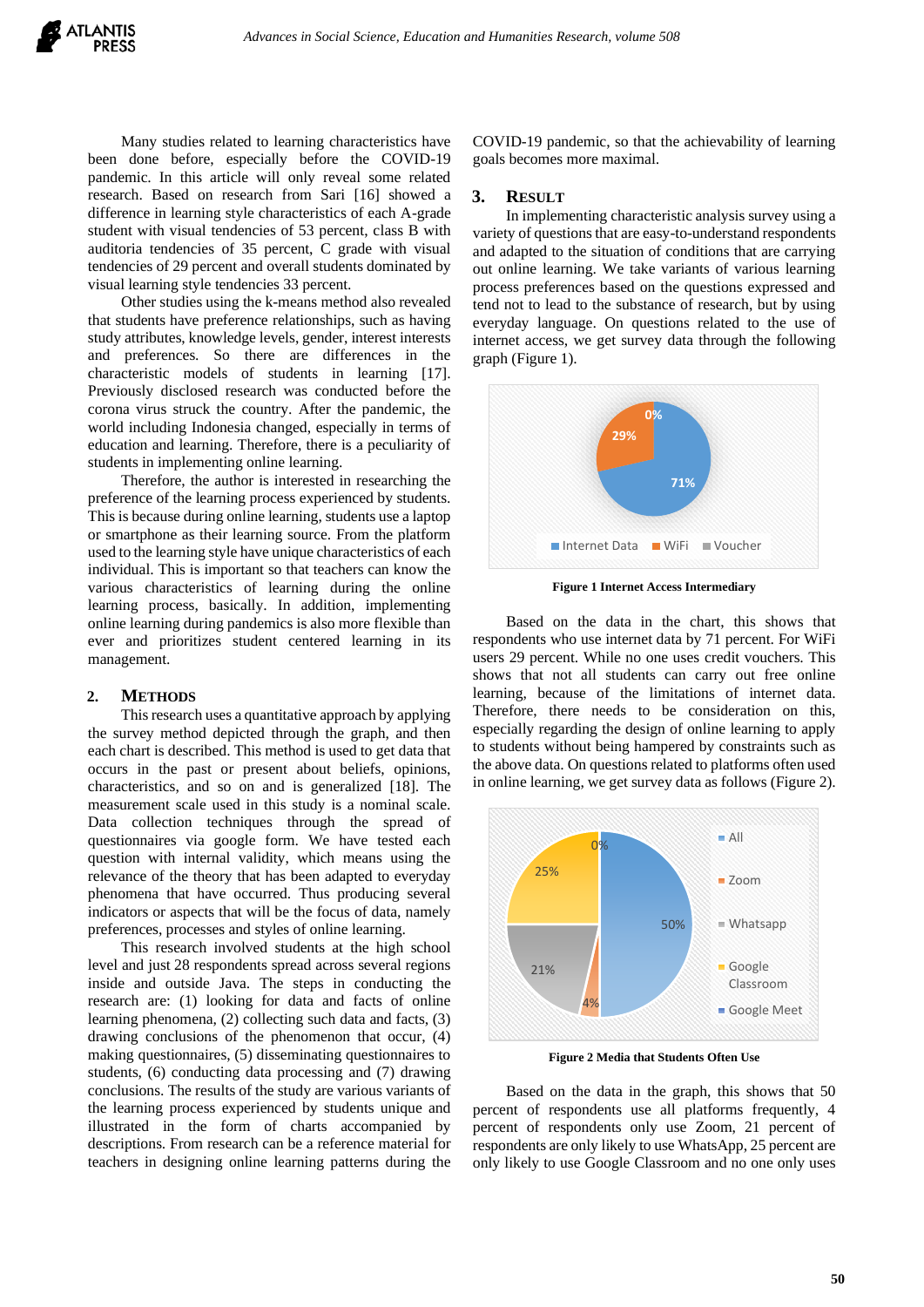

Google Meet. This data shows that there are learning process preferences visible from media that are often used during online learning. Through this data, teachers can find out what media students have been using during online learning. On the question of preference trends in using learning platforms, we get data through the following graph (Figure 3).



Based on data seen in the graph shows that 39 percent of students chose WhatsApp, 11 percent chose Zoom, 11 percent chose Google Meet, and 39 percent chose Google Classroom. This data shows that students have different tendencies in choosing the platform they like. This can be a map for teachers in designing media that will be used in online learning. In question, regarding devices commonly used by students, exposure to graph data is as follows (Figure 4).



**Figure 4 Devices Used by Students**

Based on exposure to the data illustrated through the graph shows that 71 percent use smartphones and 29 percent use Laptops/PCs. This data shows the different tendencies of devices used in online logging. From this data teachers can see the tendency of students in using hardware to support online learning, so that teachers can design material delivery that fits that trend. On questions related to the position that is done during online learning, we illustrate the results in the following graph (Figure 5).

Based on the graphs that have been described shows that various variations in students' position preferences in online learning. The preference variant stated that 93 percent of respondents stated learning while sitting, 7

percent stated learning while sleeping, and no one stated learning while standing. This shows that students are unique individuals with unique characteristics. Teachers should be able to accommodate these differences. On questions related to the tendency to accept material information submitted by teachers, we get data through the following graph (Figure 6).



**Figure 5 Students' Positions When Studying Online**



**Figure 6 Tendencies of Learning Comprehension**

Based on the data illustrated through the chart, there are several tendencies of learning styles when learning online. While 61 percent of respondents are more likely to understand online learning materials when accompanied by video, 25 percent will understand online learning materials when accompanied by images, and 14 percent will understand the material when using text only. This data can be an overview for teachers, especially in developing online learning content to make it more interesting.

#### **4. DISCUSSION**

Humans are individuals who have a variety of unique differences. Students are human beings who have unique personal differences. In online learning, these preferences can be a distinctive feature for students. Thus, with the diversity of peculiarities, analysis is necessary to overcome learning problems. Characteristics are basic tendencies, habits, and so on. In another article we explain it that in human relationships, characteristics also include similarity, status, and reciprocity. Individuals form closer relationships with other individuals who share their values and attitudes[19]

In the point of view of learning characteristics are very defined by the characteristics that students have in learning. So students have different weaknesses. This is because the specific stimuli and processes involved in studying each of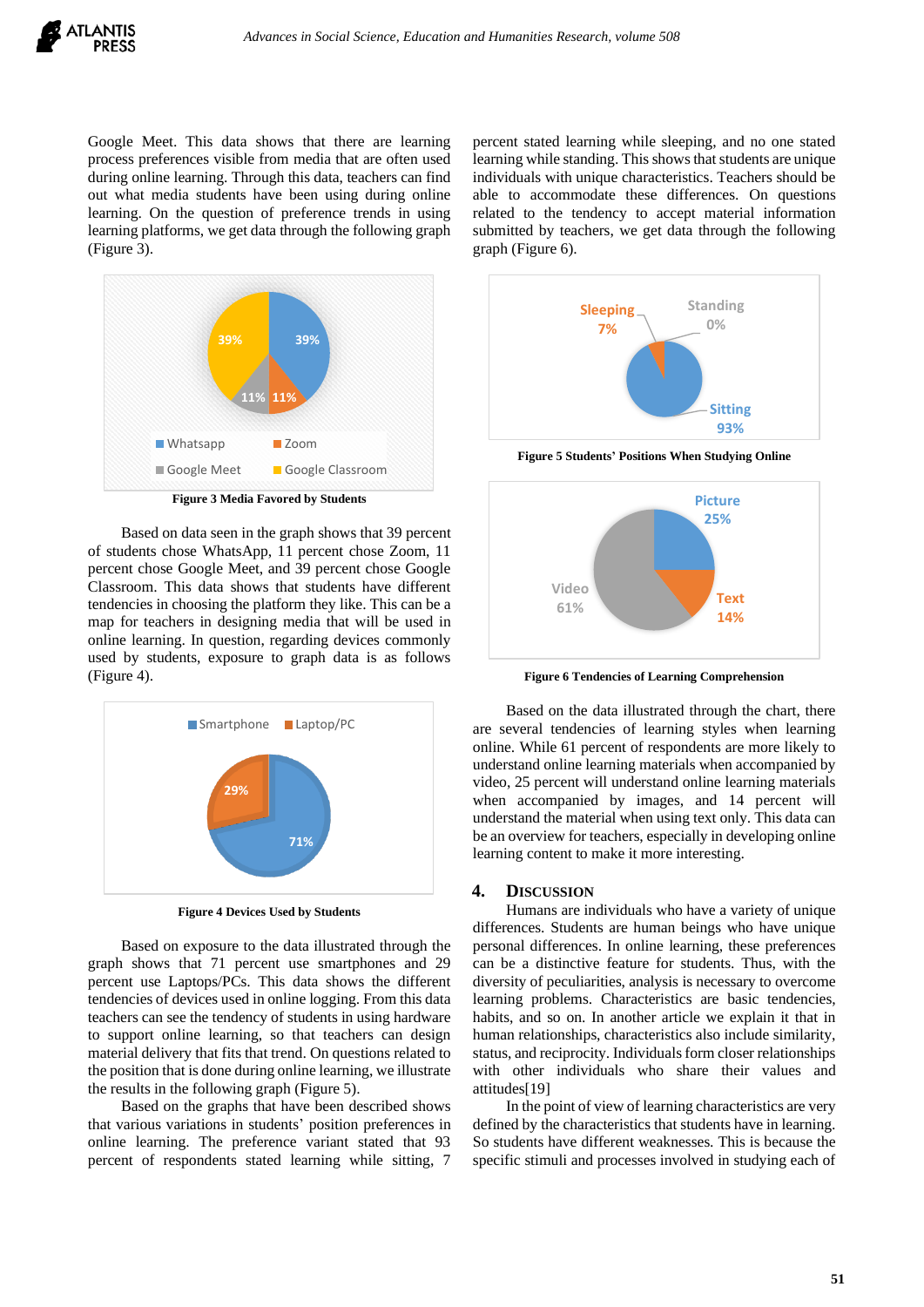these tasks are very different and can be divided into basic characteristics or show some fundamental differences [20]. The characteristics of learning have broad meaning. Starting from psychology, geography, demographics, economics, technology and so on. But the content of this article will only explain some characteristics of learning based on previously presented research data based on an online learning perspective.

Indonesia is a country with a wide geographical diversity. Economically, the breadth of the region has an advantage because the wealth of the property is also abundant and many strategic areas [21], [22]. But more when talking about the learning process, especially online. We can see this as a variety of common problems ranging from long distances from the center of the crowd, steep winding roads and so on [23], [24]. So it becomes a challenge in maximizing the learning potential under the mandate of the law.

In implementing the 2013 curriculum prior to covid-19, not all teachers experienced the ease of teaching students [25]. This is because of the difficulty of access and the limited information provided by the government. In addition, centralistic learning causes the impact of influence in the learning process of students. Not the entire region could implement the 2013 curriculum. Therefore, because of these limitations, learning accessibility is sluggish.

After covid-19, this became an additional problem in the world of education. Like we do not give a newborn child information that corresponds to the portion. We state this in the Ministry of Education's policy of optimizing online learning [2]. Because of these policies, both students and teachers are getting to know the various platforms that can be used in. Each platform will provide publicly accessible and free facilities. Several online learning platforms accessible to students and teachers to improve learning resources include Google Indonesia, Sekolahmu, Kelas Pintar, Zenius, Quipper, Microsoft and so on [26].

Using these platforms may make it easier for students whose districts have good access or networking, but it will be a problem if vice versa. Based on the conditions of the regions found, many areas are difficult to access the internet or electricity, there are even some areas are late in access [27]. This is evidence that the online learning process has problems, especially related to the condition of the region in Indonesia. Teachers are key to learning success experienced by students [28], [29]. So by knowing the conditions of diverse regions, teachers need to implement learning designs that will later facilitate students in learning [30]. So we will plan the learning results, process-oriented and support mechanisms in the learning process [31]

One form of learning characteristics is another is the tendency of learning habits. This is another preference of the learning process experienced by each student. This tendency is part of the comfort of learning. So, this concept needs to be understood by teachers, especially in designing learning in this pandemic period. Conceptually, convenience is the actualization of the results of the management and organizing of learning environments and

social contexts that can then enlarge the capacity of individuals in developing capacity to improve the quality and characteristics of learning and learning [32], [33]. Actually, research related to convenience, especially in the learning process teaching is very limited [34]. So that this research can be a reference for how to manage learning as comfortably as possible.

A peaceful and comfortable school atmosphere is essential for students and teachers to ensure effective teaching and learning. Teachers need to be more innovative in implementing teaching approaches or strategies so that students can gain knowledge effectively [35]. Teachers, students, and the environment are among the deciding factors contributing to the success of the learning process in the classroom. Thus, it is said that the evaluation of all aspects in the learning environment is very important because it provides not only information to measure the performance of students but also information about the competence of teachers in planning positive learning outcomes [36].

As a learner and determinant of the nation's future, students need learning experiences that adapt to their tendencies or habits in learning. Habits are routines of most subconscious routine repetition behaviors. Old habits are tough to break and new habits are difficult to form. That's because the most frequently repeated patterns of behavior are literally etched in the neural pathways. We can describe learning habits as methods and means of obtaining information. It helps students organize their efforts to solve problems, develop skills, gain knowledge and complete various tasks [37]. For example, in this study, students had a learning habit of sitting as much as 71 percent and sleeping as much as 29 percent.

In addition, another tendency is the learning style. Learning style theory implies that how many individuals learn more has to do with whether we direct the educational experience towards learning their particular style [38]. Learning style has been extensively researched in determining a person's professionalism [39]. So in achieving the quality of learning, understanding the learning style is one of the deciding factors.

Differences in students' learning styles can be related to the speed at which students digest and absorb information got [40]. The learning style has three parts, namely visual, auditory and kinetic. A student with a visual learning style then he learns through what they see, auditorially students then he learns through what they hear and students with kinetic style then he learns through motion and touch [41]. By knowing the student's learning style, the teacher can help the student learn to accord to the learning style that the student has so that the student's learning achievement can grow well through learning that suits his learning style [42].

Learning process preferences are part of the potential that students have [43]. So teachers should carry out analysis of learning characteristics before designing a learning program. It is important to provide a sense of comfort for students in learning. The key to success in learning management lies in models and methods. This is as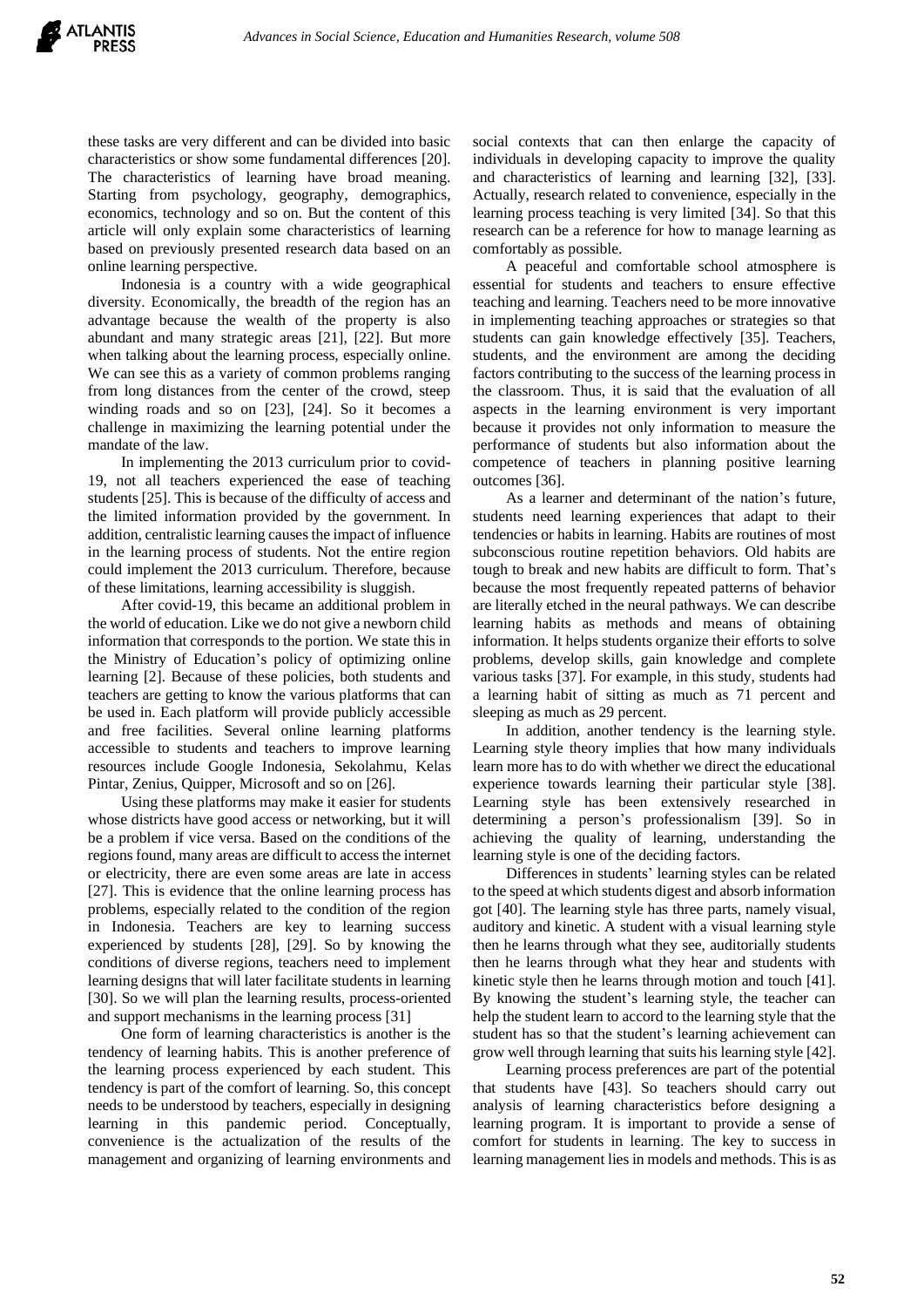

stated by Akçay & Doymuş [44] that the selection of teaching methods and techniques is essential to ensure increased students' understanding of issues and concepts. If we adapt the model and strategy to these learning tendencies, then the potential of learning from students will increase. So that the potential to nurture the way students think critically, creatively, systematically and the character of each student can be obtained and developed [45].

#### **5. CONCLUSION**

To maximize the learning process according to students' preferences, the resulting conclusions are as follows (1) the results of the study show there are a variety of learning variations that can be a separate preference for students, (2) in the face of these preferences, then teachers need to design learning by carrying out the analysis of previous characteristics, (3) the key to learning success lies in the method or model used by the teacher. Therefore, the management of learning needs to be done by the teacher by referring to the three rational conclusions. So the hope of this research is that it can be used as a reference material for learning design for teachers, so we can improve the quality of learning experienced by students.

#### **REFERENCES**

- [1] Satuan Tugas Penanganan Covid-19, "Infografis COVID-19 (18 September 2020)," 2020. https://covid19.go.id/p/berita/infografis-covid-19-18 september-2020 (accessed Sep. 19, 2020).
- [2] Kemendikbud, "Dua Prinsip Kebijakan Pendidikan di Masa Pandemi COVID-19," *Prinsip Kebijakan Pendidikan di Masa Pandemi*, Youtube, Jakarta, 2020.
- [3] L. N. Alfiah, D. A. Rokhim, and I. A. I. Wulandari, "Analisis Dampak Anjuran Pemerintah terhadap Belajar di Rumah bagi Pelaku Pendidikan," *JAMP J. Adm. Dan Manaj. Pendidik.*, vol. 3, no. 3, pp. 216–223, 2020.
- [4] Z. Z. A. Thaariq, "The Use of Social Media as Learning Resources to Support the New Normal," *Teknodika*, vol. 18, no. 2, pp. 80–93, 2020.
- [5] A. E. Labib, J. H. Canós, and M. C. Penadés, "On the way to learning style models integration: a Learner's Characteristics Ontology," *Comput. Hum. Behav.*, vol. 73, pp. 433–445, 2017.
- [6] C. du Toit-Brits and C.-M. van Zyl, "Self-directed learning characteristics: making learning personal, empowering and successful," *Afr. Educ. Rev.*, vol. 14, no. 3–4, pp. 122–141, 2017.
- [7] L. M. Guglielmino, "The case for promoting self-directed learning in formal educational institutions," *SA-EDUC*, vol. 10, no. 2, 2013.
- [8] C. Tredoux, "The potential of a learning management system to enhance self–directed learning," North-West University, 2012.
- [9] J. C. Nesbit, J. Li, and T. L. Leacock, "Web-based tools for collaborative evaluation of learning resources," *J. Syst. Cybern. Inform.*, vol. 3, no. 5, pp. 102–112, 2006.
- [10] A. Arguel, L. Lockyer, G. Kennedy, J. M. Lodge, and M. Pachman, "Seeking optimal confusion: a review on epistemic emotion management in interactive digital learning environments," *Interact. Learn. Environ.*, vol. 27, no. 2, pp. 200–210, 2019.
- [11] R. C. Clark and R. E. Mayer, *E-learning and the science of instruction: Proven guidelines for consumers and designers of multimedia learning*. John Wiley & Sons, 2016.
- [12] R.-M. Conrad and J. A. Donaldson, *Engaging the Online Learner: Activities and Resources for Creative Instruction*. San Francisco: John Wiley & Sons, 2011.
- [13] L. Fries, J. Y. Son, K. B. Givvin, and J. W. Stigler, "Practicing Connections: A Framework to Guide Instructional Design for Developing Understanding in Complex Domains," *Educ. Psychol. Rev.*, pp. 1–24, 2020.
- [14] Z. Abidin, *Pengembangan Sumber Belajar*. Malang: Universitas Negeri Malang, 2016.
- [15] A. Moriña, "The keys to learning for university students with disabilities: Motivation, emotion and faculty-student relationships," *PloS One*, vol. 14, no. 5, p. e0215249, 2019.
- [16] A. K. Sari, "Analisis Karakteristik Gaya Belajar VAK (Visual, Auditorial, Kinestetik) Mahasiswa Pendidikan Informatika Angkatan 2014," *Edutic-Sci. J. Inform. Educ.*, vol. 1, no. 1, 2014.
- [17] C. Kurniawan, P. Setyosari, W. Kamdi, and S. Ulfa, "Electrical engineering student learning preferences modelled using k-means clustering," *Glob J Eng Educ*, vol. 20, no. 2, 2018.
- [18] Sugiyono, *Metode Penelitian Pendidikan (Kuantitatif, Kualitatif, Kombinasi, R&D dan Penelitian Pendidikan)*. Bandung: Alfabeta, 2019.
- [19] M. Gupta, P. Esmaeilzadeh, I. Uz, and V. M. Tennant, "The effects of national cultural values on individuals' intention to participate in peer-to-peer sharing economy," *J. Bus. Res.*, vol. 97, pp. 20–29, 2019.
- [20] M. F. Green, W. P. Horan, and J. Lee, "Nonsocial and social cognition in schizophrenia: current evidence and future directions," *World Psychiatry*, vol. 18, no. 2, pp. 146–161, 2019.
- [21] A. Rodríguez-Pose, V. Tselios, D. Winkler, and T. Farole, "Geography and the determinants of firm exports in Indonesia," *World Dev.*, vol. 44, pp. 225–240, 2013.
- [22] E. Marlina and T. Herawan, "Geotourism concept development in the basis of environment sustainability, socioculture, and natural science wealth: A case study in Indonesia," *J. Environ. Manag. Tour.*, vol. 11, no. 1 (41), pp. 145–158, 2020.
- [23] J. Lindquist, "Infrastructures of escort: Transnational migration and economies of connection in Indonesia," *Indonesia*, no. 105, pp. 77–95, 2018.
- [24] P. Jepson, *Birding Indonesia: A Birdwatcher's Guide to the World's Largest Archipelago*. Tuttle Publishing, 2012.
- [25] A. Ikhwan, "Management Of Learning Assessment Using Curriculum 2013 (Case Study In Islamic Primary School (MI) Muhammadiyah 5 Wonoasri Ponorogo-East Java-Indonesia)," *MUADDIB Studi Kependidikan Dan Keislam.*, vol. 8, no. 2, pp. 108–123, 2019.
- [26] A. Abidah, H. N. Hidaayatullaah, R. M. Simamora, D. Fehabutar, and L. Mutakinati, "The Impact of Covid-19 to Indonesian Education and Its Relation to the Philosophy of 'Merdeka Belajar,'" *Stud. Philos. Sci. Educ.*, vol. 1, no. 1, pp. 38–49, 2020.
- [27] E. Surahman *et al.*, "Pelatihan Micro Learning Object Berbasis TPACK bagi Guru-Guru SMA di Garut," *Abdimas Pedagogi J. Ilm. Pengabdi. Kpd. Masy.*, vol. 3, no. 1, pp. 1– 14, 2020.
- [28] C. Girvan, C. Conneely, and B. Tangney, "Extending experiential learning in teacher professional development," *Teach. Teach. Educ.*, vol. 58, pp. 129–139, 2016.